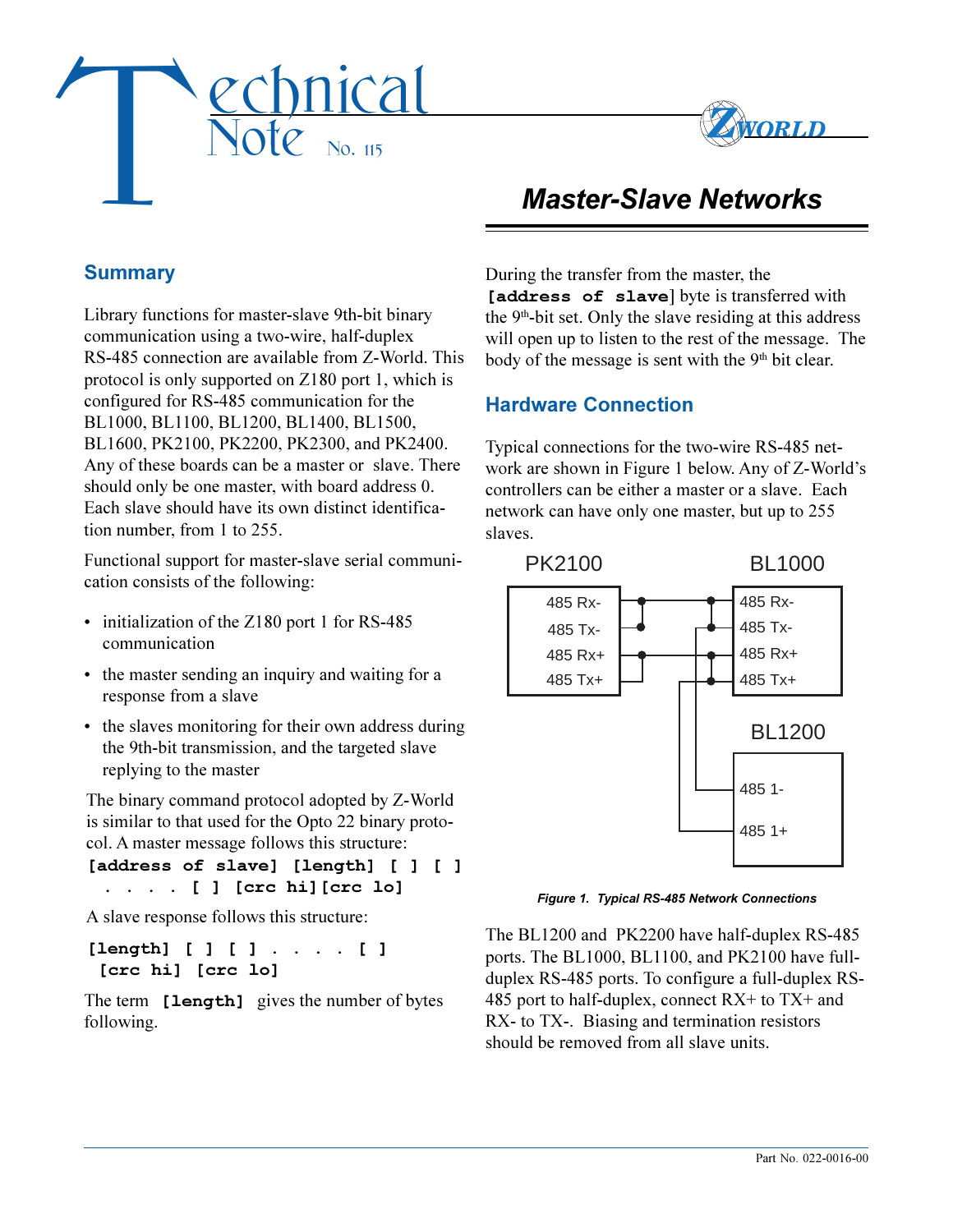# **Software Support**

 **void op\_init\_z1( char baud, char\* rbuf, char address )**

Initializes the  $Z180$  port 1 for RS-485 9<sup>th-</sup>bit binary communication. The data format defaults to 8 bits, no parity, and 1 stop bit.

PARAMETER 1: **baud** selects the baud rate in multiples of 1200 (for example, 16 specifies 19,200 baud).

PARAMETER 2: **rbuf** is the pointer to the receive buffer.

PARAMETER 3: **address** is the network address of the board: 0 for the master board,  $1-255$  for the slaves.

## **int check\_opto\_command()**

Checks for a valid and completed command (or reply) in the receive buffer.

RETURN VALUE: 0 if there is no completed command or message available; 1 if there is a completed command or message available;  $-2$  if the completed command or reply has a bad cyclic redundancy check (CRC) value.

 **int sendOp22( char dest, char\* message, char len, int delays )**

This function is used by the master to send a message to the slave and then wait for a reply. This function will format the message according to the required protocol, computing its CRC value.

PARAMETER 1: **dest** is the slave identity  $(1-255)$ .

PARAMETER 2: **message** is the pointer to the message to be sent to the slave.

PARAMETER 3: **len** is the length of the message. Maximum message length is 251 bytes.

PARAMETER 4: **delay** is the number of 50 millisecond delays to wait for the slave reply. If the real-time kernel is in use, then software executes the delay using the suspend function. Before each delay, the receive buffer is checked for a completed reply.

RETURN VALUE:  $-1$  if there is no reply from the slave;  $-2$  if a completed reply has a bad CRC value; 1 if there is a completed reply with a proper CRC value.

The reply is stored in **rbuf** after being received according to the required protocol.

## **void replyOpto22( char\* reply, char count, int delay )**

A slave uses this function to reply to the master's message. This function will format the reply according to the required protocol.

PARAMETER 1: **reply** is the pointer to the reply. This could be a character string or it could be a binary data array or structure.

PARAMETER 2: **count** is the length of the reply in bytes. Maximum reply length is 252 bytes.

PARAMETER 3: **delay** is the number of 50-millisecond delays before the reply is sent. If the real-time kernel is in use, then software executes the delay using the **suspend** function.

# **Miscellaneous Functions**

## **void misticware( char\* tbuf, char count )**

This function is a "gateway" for RS-485  $9<sup>th</sup>$ -bit binary communication. Sets up the transmit buffer and initializes interrupt-driven transmission.

PARAMETER 1: **tbuf** is the pointer to the message to be transmitted. This message should already be formatted, with its CRC, in the 9<sup>th</sup>-bit protocol.

PARAMETER 2: **count** is the total number of bytes to be transmitted.

## **void optodelay()**

Creates a 50-millisecond software delay. If the real-time kernel is in use, then software executes the delay using the **suspend** function.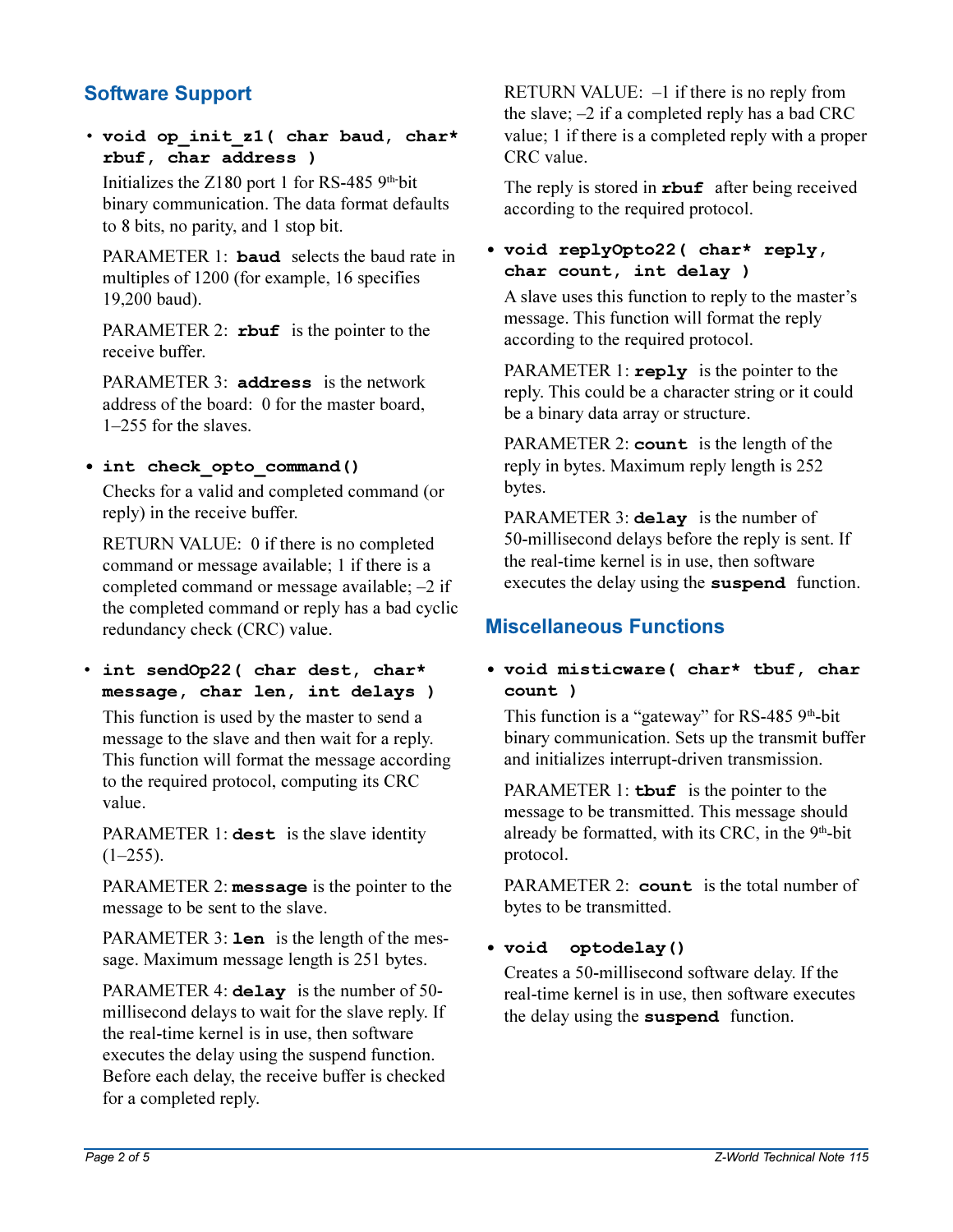## **int rbuf\_there()**

Monitors receive buffer for a completed command or reply.

RETURN VALUE: 1 if a completed command or reply is available; 0 if no completed reply or command is available.

 **void op\_send\_z1( char\* tbuf, char count )**

This function is called by **misticware** to initiate transmission of data.

#### **void op\_rec\_z1()**

This function is called by **misticware** to reset and to ready the receiver for data reception.

#### **void op\_kill\_z1()**

Kill Z180 port 1. The RS-485 driver is also disabled.

## **void z1\_op\_int()**

This is an interrupt service routine for the Z180 port 1 used in the master-slave networking.

# **Libraries**

The following support libraries are available:

**network.lib:**Half-duplex RS-485 communication drivers

**modem232.lib:** Accessory library

# **Sample Programs**

The following programs are available in **samples\network**:

**RS-485.c:** Simple slave RS-485 program. Talks back to master board running **rs232.c.**

**sremote.c:** Diagnostic Port via the RS-485 linkage. The master has to be running one of the following programs: **z0rem.c**, **uartrem.c**, **cz0rem.c**, **cuartrem.c**, **s0rem.c** , **com1rem.c**, **or com2rem.c**.

**csremote.c:** Same as **sremote.c**, but will only run on the PK2100 or thePK2200.

# **Sample Master-Slave Programs**

Figures 1-4 (beginning on the next page) are sample master-slave network programs.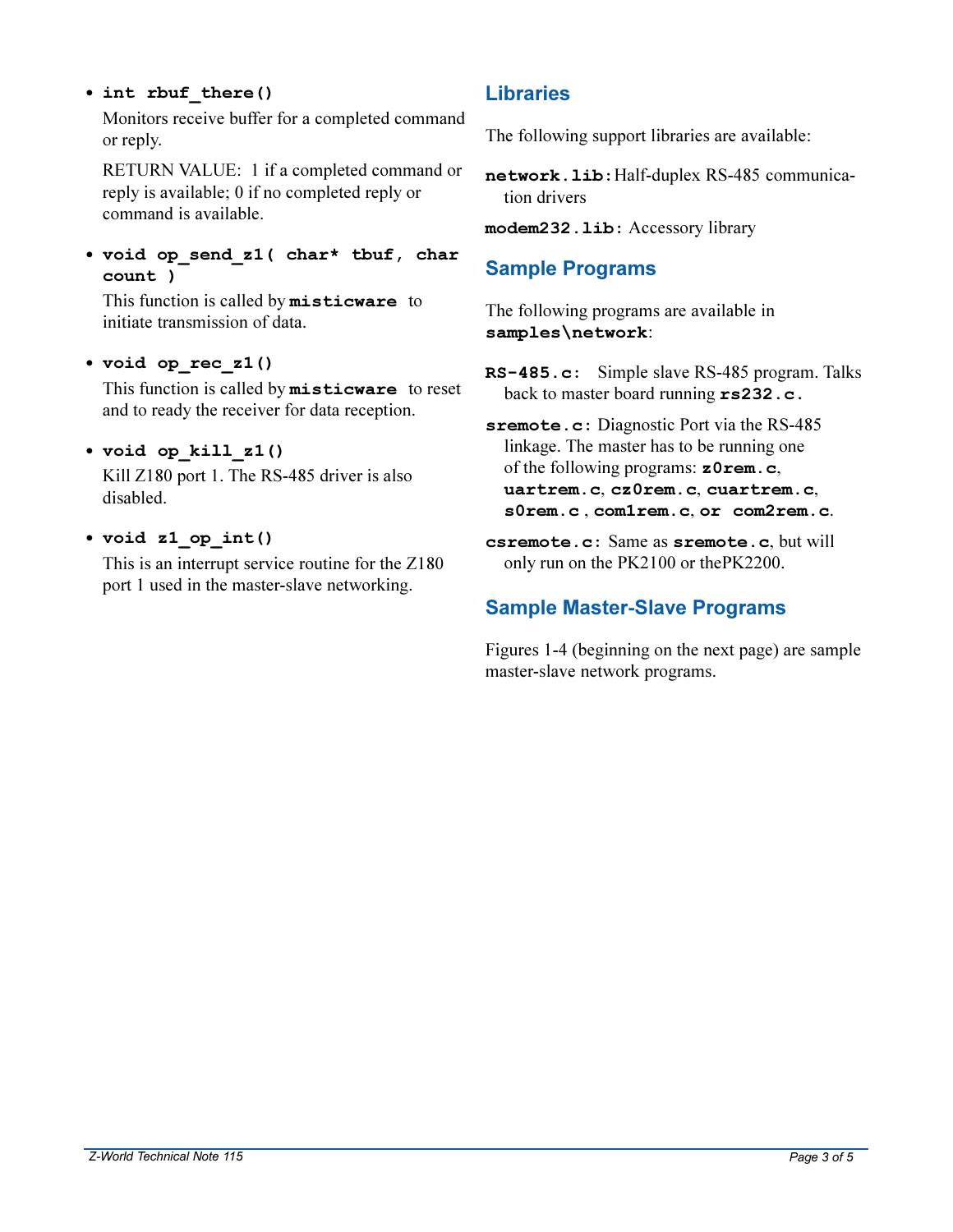```
The master sends a string of message to the slave.
* The slave replies and the master prints the reply to the STDIO.
char rbuf[255];
                          // receive buffer
  char reply[40];
                          // reply buffer
  char message[40];
                          // message buffer
main()int i, j, ercode;#if (BOARD TYPE==CPLC BOARD) + ( BOARD TYPE==L STAR)
   uplc init();
#endif
  op init z1(16, rbuf, 0); // initialize at 19200 baud, receive buffer
                           // and as master (0)j = 1;for(j) {
   // wait 10000 counts before polling
     for(i = 0; i < 10000; i++) runwatch();
     sprintf ( message, "Message # *d", j++ );
   // send message to slave 1 and wait for reply
     \texttt{encode} = \texttt{TalkToSlave}(1, \texttt{message}, \texttt{strlen}(\texttt{message}), 3, \texttt{reply});if ( \text{encode} == 1 ) {
        printf ("s\n', reply);
                                 // reply is valid
     }elseprintf ("Link Failure or Bad Link\n");
     \overline{\mathbf{1}}\mathbf{I}\mathbf{I}
```
Figure 1. Send Message and Print Reply

```
int TalkToSlave( int slave, char* query, int len, int delay, char* reply ){
int i, ercode;
// sends message and waits for reply
  \texttt{encode} = \texttt{sendOp22} (slave, \texttt{query}, \texttt{len}, \texttt{delay});
// if reply is valid, copy the ASCII reply to reply buffer
  if ( \text{encode} == 1 ) {
     for( i = 0; i < \text{rbuf}[0] - 2; i++ ){
       reply[i] = rubif[1+i];\mathbf{L}reply[i] = '\\0',\mathbf{1}return ercode;
\mathbf{L}
```
Figure 2. Send Message and Wait for Reply